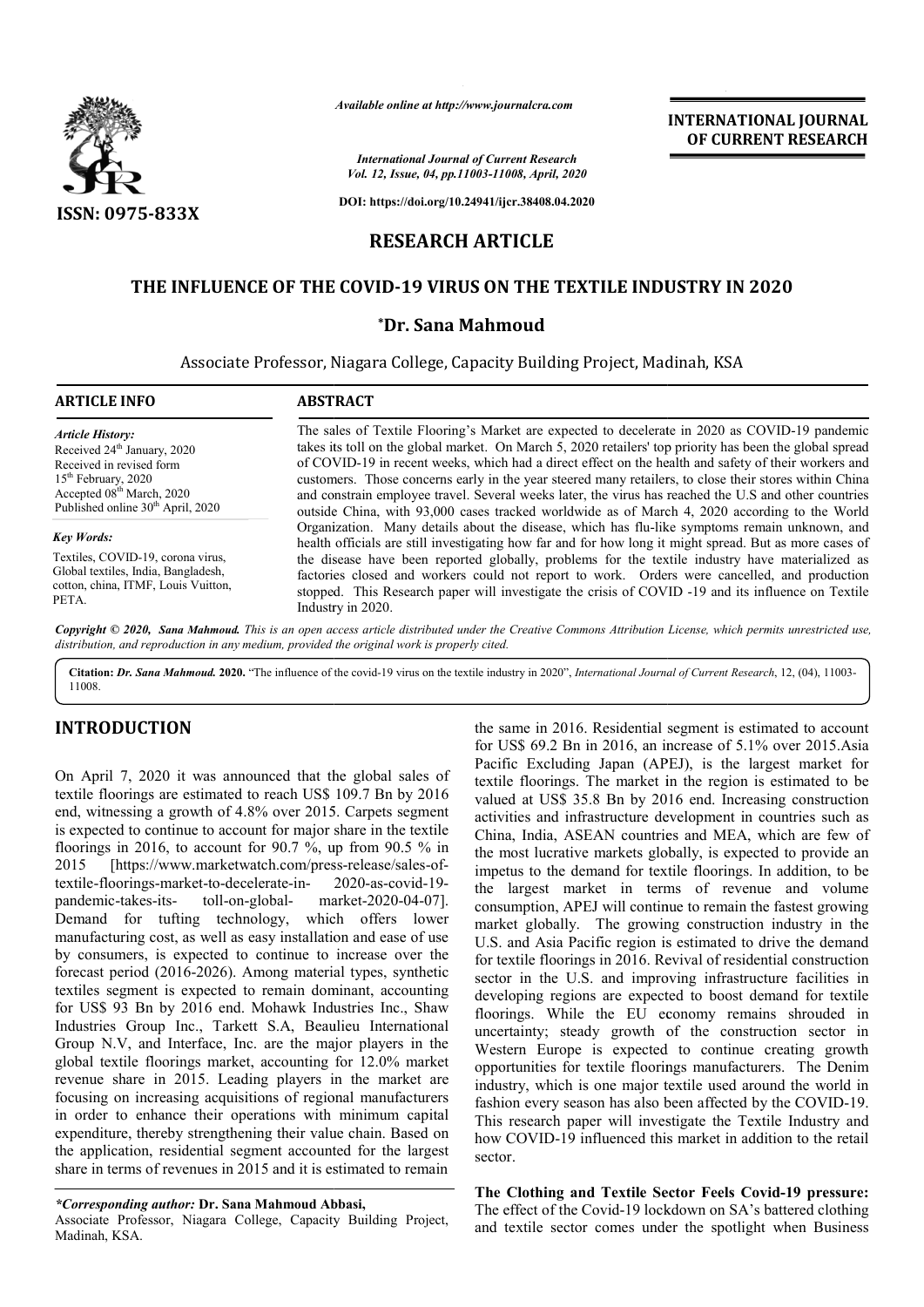Day TV's Michael Avery (Fig 2) talks to the National Clothing Retail Federation executive director Michael Lawrence; OrganiMark MD Heinrich Schultz; and the Southern African Clothing and Textile Workers' Union coordinator Fachmy Abrahams about how the industry has already been negatively affected by a flood of cheap imports from the Far East.

**How the denim Textile Industry will Evolve after Covid-19:**  The spreading of COVID-19 is having a direct impact on the global textile industry. Amy Wang, the general manager of Advance Denim in China (Fig 1) said: "Among consequences coronavirus will bring in the Jeanswear and fashion market there will be an impact on new fabric requirements, styles and sales models. For instance, we have introduced bio-antibacterial and environmentally safe denim fabrics. Meanwhile, brands will implement a variety of online sales methods. In terms of quantity, especially in China, the traditional offline sales or the sales without features will be bleak in the first half of 2020, while the influence on online sales will be much less and will gradually improve in the second half of 2020. Some dynamics, timings and deliveries may change in the fashion, garment and Jeanswear production according to single factories' situation. Wuhan will be mostly affected, while there has been less impact on the fashion, clothing and denim clothing in China's Guangdong and Zhejiang. Most of the non-Hubei-registered large enterprises have resumed production and maintained their delivery plans as very few people got sick in many other areas with the exception of Hubei, but the restrictions on logistics in some countries or places have affected the delivery" [https://www.sportswear-international.com/ news/stories/ Business-How-textile-and-fashion-industry-willevolve-a fter-Covid-19--15222].

Francesca Polato, the marketing manager of Berto, Italy said: "It is unfortunate that the coronavirus is having a devastating impact on the market in general, from small shops to big multinational companies". As the fashion market is also involved in this really bad situation. Before the problem was bounded in China. since the end of February, Italy is heavily involved. Tolga Ozkurt, deputy general manager, sales & marketing of Calik in Turkey said: "Due to millions of people stuck indoors, a huge decrease of sales negatively affects all rings of the chain in the textile industry. Sales are decreasing, production slows down, platforms with crowded masses like exhibitions and events are canceling and so on. But everybody should stop for a moment and realize that this is a crisis that can be managed, and business has to continue as usual" [https://www. sportswear-international.com/news/stories/ Business- How-textile-and-fashion-industry-will-evolve-after-Covid-19--15222]. Digitization, which has a wide place in our lives in recent years, is gaining serious importance today. We are using technology-based solutions such as video and teleconferencing to mitigate the effects of this pandemic. We stopped our domestic and international travels for a while. We conduct all our meetings through digital platforms. "Several runway shows were cancelled in New York, London, Milan and Paris. Shanghai fashion week was postponed, and some of the biggest names in the industry are publicly counting the cost of coronavirus-related disruption on bottom lines. A number of designers dropped out of Paris Fashion Week, including Chinese brands Shiatzy Chen, Calvin Luo, Masha Ma, Maison Mai and Uma Wang. Additionally, LVMH Moët Hennessy Louis Vuitton canceled a reception for its 2020 LVMH Prize for Young Fashion Designers [https://www.nytimes.com/ 2020/02/14/business/coronavirus-luxury-retail.html].

**Bangladesh Textile and Apparel Industry During COVID-19:** The Coronavirus epidemic poses a threat to the country's apparel sector, as foreign buyers have started revising their business strategies amid the prevailing critical situation. Bangladesh Garment Manufacturers and Exporters Association (BGMEA) reported that more than one thousand RMG factories had received order cancellation or shipment delay notices from the buyers for export orders worth almost US\$3 billion. It is affecting more than 1.44 million workers [4]. Now Bangladesh, USA, China, Italy, Spain, France and other European countries declared nationwide lockdowns as the countries took sweeping measures to reduce the spread of the coronavirus. Following the lockdowns, major brands in Europe, including Primark and Inditex, shut their stores in the countries and asked Bangladeshi suppliers to hold shipment of ready garments for another two to four weeks. Global buyers are not only canceling and suspending orders but also, are not taking ready goods. Fazlee Shamim Ehsan, Director of the Bangladesh Knitwear Manufacturers and Exporters Association (BKMEA), said the prices of basic raw materials, including sewing thread and level yarns used in production, are high due to the virus outbreak. However, Chinese suppliers, after resuming their operation partially, have started communicating with local factories. He also requested to every manufacturer of our country to shut down their work from 26 March to 4 April [https://www.textiletoday.com. bd/ bangladesh-textile-apparel-industry-covid-19/].

**India's Textile Industry Revolving Under COVID-19 Impact:**  Many factories in India have been shut due to the COVID-19 crisis. Many workers have been paid their last month salary and have been asked to go home, not knowing if the factories will reopen again. As nationwide 21-day lockdown to contain the pandemic has resulted in unprecedented chaos in this sector. The India's textile sector is the next biggest employment generator in the country. It employs over 105 million people [6]. The pandemic came at a time when the sector was battling slowmoving growth. As eleven countries buy 41 percent of India's cotton yarn exports and these countries have reported COVID-19 cases, according to the Cotton Textiles Export Promotion Council (Texprocil), in value terms, yarn exports are down 30 percent in January-February against a year ago. Cotton yarn exports to China, Iran, Korea and Vietnam have seen a steep decline. The US and the Europe are the two largest markets for Indian textile exporters. Both are collapsing with new cases daily. The pandemic has killed more than 50,000 people worldwide, with nearly three-quarters of the deaths being reported in Europe. US has reported over 10,000 deaths. UK has announced a six-month lockdown while most of USA has social distancing and quarantine measures, with stay-at-home orders for more than a third of the population [6]. It was predicted that the India's Q1 textile-apparel production will fall 10-12%: KPMG as production in the Indian textile-apparel sector is expected to fall by 10-12 per cent in the April-June quarter because of the COVID-19 outbreak [7]. Manmade fiber imports are expected to rise significantly, resulting in higher price for some goods in the domestic market. All India Manufacturers' Organization (AIMO) estimates that about a quarter of over 75 million micro, small and medium enterprises (MSMEs) in India will close if the lockdown goes beyond four weeks, and this figure is estimated to touch a whopping 43 per cent if the situation extends beyond eight weeks, added the KPMG study [https://www.fibre2fashion.com/news/company-reportsnews/india-s-q1-textile-apparel-production-to-fall-10-12-kpmg-266298-newsdetails.htm].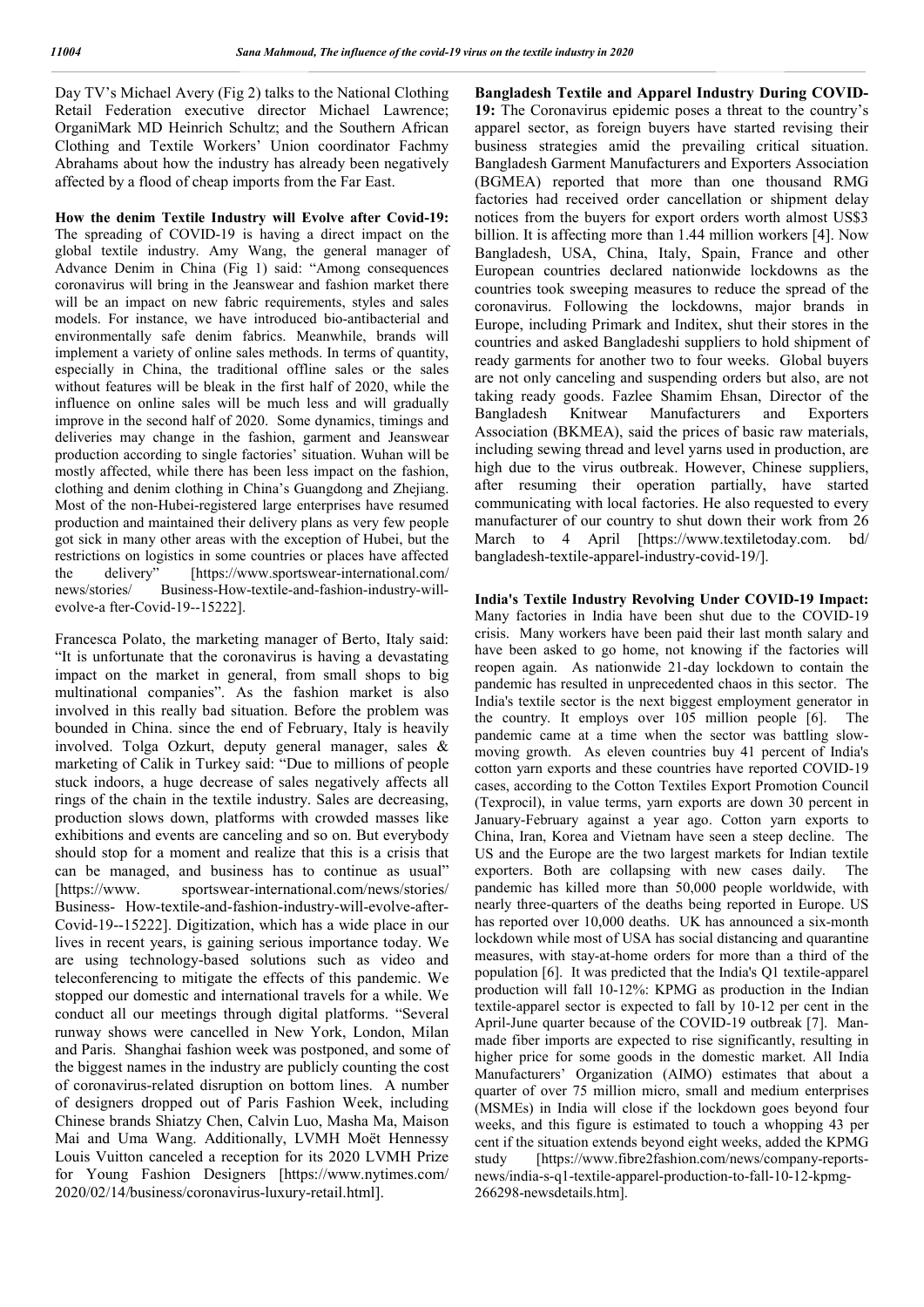

**Fig. 1. Amy Wang, Advance Denim**



**Fig. 2. The Coronavirus epidemic poses a threat to the country's apparel sector, as foreign buyers have started revising their business strategies amid the prevailing critical situation**

**COVID-19 Hurts Textile Exporters:** Textile experts have started to feel the impact of Covid-19 because of supply chain disruptions, fall in exports and cancellation of international events. According to the Cotton Textiles Export Promotion Council (Texprocil), 11 countries buy 41 per cent of India's cotton yarn exports and these countries have reported Covid-19cases.Yarn exports are down 30 per cent in value terms in January-February 2020 compared with a year earlier. There is a sharp fall in cotton yarn exports to China, Iran, Korea and Vietnam. Exporters are unable to get appointments from buyers for Market Week 2020 to be held in New York later this month, pointed out Siddhartha Rajagopal, executive director of the council. In the case of home textiles, the biggest markets include France, Germany and the U.S. China is the largest supplier and India can tap opportunities for specific products," he said [https://indiantextilejournal.com/ latest-textile-industry-news/COVID-19-hurts-textileexporters].

**ITMF Survey on Impact of Corona on Global Textile:** The International Textile Manufacturers Federation (ITMF) has conducted a survey among ITMF Members about the impact the Corona pandemic had on the global textile value chain, especially on current orders and expected turnover in 2020. In total 34 companies from around the world participated in addition to two national textile associations with several hundred participants (Fig  $3 \& 4$ ). The results came to the following: Worldwide, current orders are down by -8%.

The results show that on average companies in all regions of the world suffered significant numbers of cancellations and postponements. On world average, current orders dropped by - 8.0%. The decrease in orders ranges from -4.0% in South America to -13.3 per cent in Africa. Worldwide, expected turnover 2020 vs. 2019 is down by -10.5%. The results show that on average companies in all regions are expecting their turnovers in 2020 to be significantly lower than in 2019. On world average, the turnover in 2020 is expected to be -10.5 per cent lower than in 2019. While in North America the expected plunge will be on average -7.5 per cent, companies in Europe are expecting a drop of -17.5 per cent. Two factors played an important role in the survey that are also interconnected with each other. These are geography and time. Those companies that had replied early (between March 13-16) and reported about additional orders were not (yet) directly or indirectly effected by the Corona-pandemic. With other words, these companies were neither affected by a Corona epidemic in their own country, nor were their customers (mainly in Europe and North America).The later replies were received (from March 17onwards), the more negative were the answers across all regions. It can be assumed that the fact that after March 16 more and more governments in Europe and North America introduced almost daily new regulations that were restricting public and business life [https://indiantextilejournal.com/latesttextile-industry-news/ITMF-survey-on-impact-of-Corona-onglobal-textile].

**Corona virus Impact on Textile Industry:** The COVID-19 disease has been disturbing every aspect of life including manufacturing activities, production, and businesses across the globe. India had also had its panic situation. As the textile industry mostly employs migrant workers from different states, a large population use public transportation to reach their workplaces. However, with the current preventive measures being taken and awareness created by the Government to fight against the Coronavirus pandemic, the majority of the workers are not able to report to work, or use transportation, and most of them have returned to their native places. This situation has resulted in the slowdown of production, or even a shutdown of the production facilities. The retail and the textile industries are facing extraordinary losses and many businesses are in massive need for immediate financial relief to alleviate the crisis.

Therefore, the textile industry is in a speedy help to deal with the worst ever crisis being faced by the industry [https://indiantextilejournal.com/best-stories/Coronavirusimpact-on-textile-industry]. Indian's government suggests that the India's economic growth could take a hit of up to half a percentage point in FY21 because of the production disruptions caused by the Covid-19 outbreak as the virus has infected more than 207,800 people and killed over 8,600 people globally, according to the World Health Organization, and India has been severely impacted. The economy is forecast to grow 5 per cent in current fiscal, the slowest in 11 years. The Economic Survey had forecast 6 to 6.5 per cent rise in FY21, but Covid-19 has hurt recovery prospects. The outbreak has equally affected the textile and apparel industry, where India and China play a core role in the global supply chain [https://indiantextilejournal. com/best-stories/ Coronavirus-impact-on-textile-industry].

**Virus War &Textiles Sector:** The textile sector has received requests from governments to produce necessary items such as face masks, and personnel protective equipment and sanitary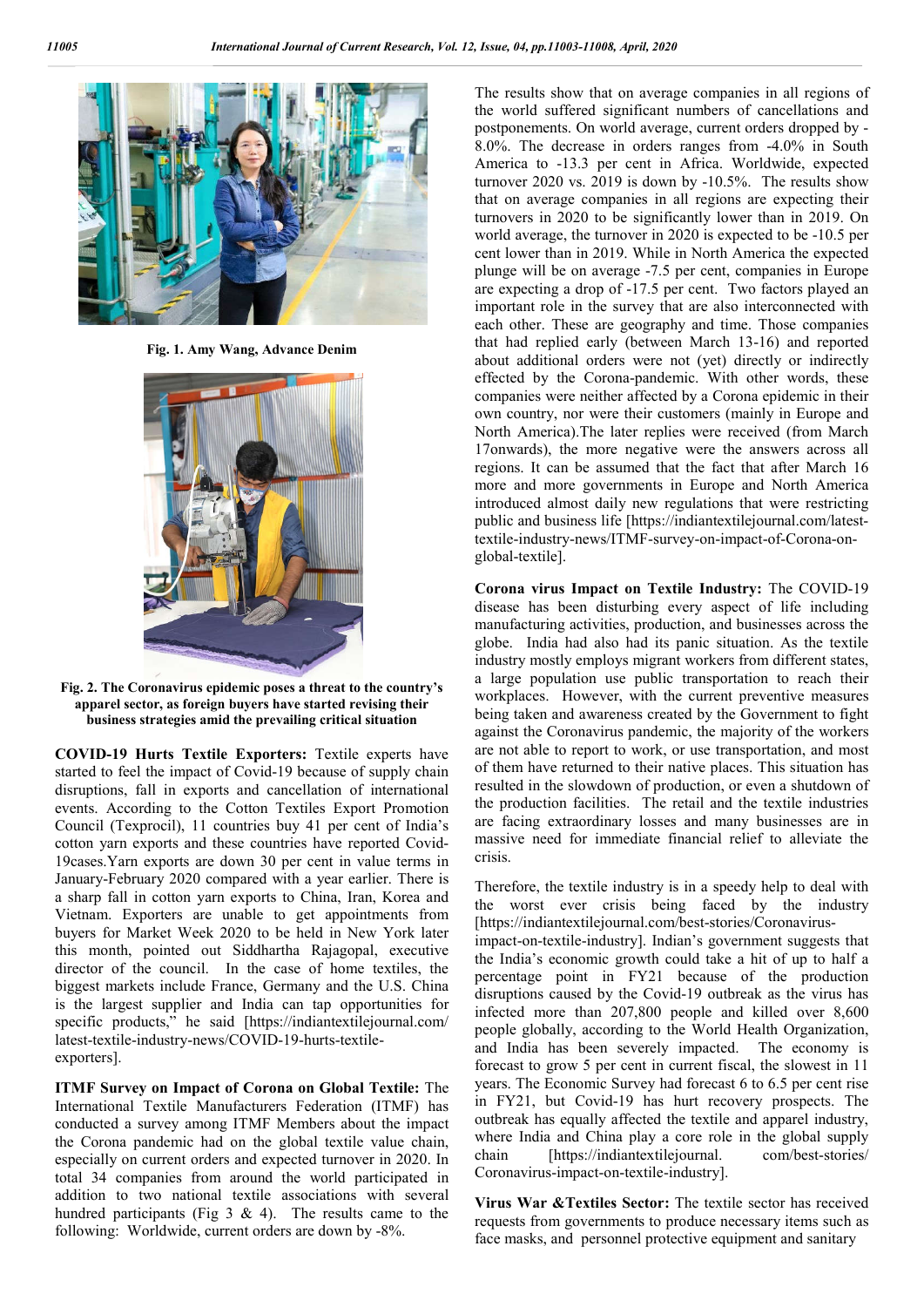



**Fig. 3. ITMF Survey results on Corona-Pandemic's impact on orders, March 13-25, 2020**

**Fig. 4. ITMF Survey results on Corona-Pandemic's impact on turnover, March 13-25, 2020**



**Fig. 5. A close-up of COVID-19 from Cleveland Clinic, 2020**

wipes. Major manufacturers like Nike, Apple to small business entities like Chantilly-based First Line Technology, LLC have set their efforts to deliver preventive supplies. The apparel industries started to create masks. Hanes Company has comeup with a 3-ply cotton structure that can be used as masks. 3M Company has doubled its global production of N-95 respirators to 1.1 billion, with a monthly production of 100 million. University laboratories have also contributed to the great cause in the fight against COVID-19 (Fig 5) and are using their 3-D

printing capabilities and machine tool laboratories to develop face masks and face shields, in addition to producing gloves [https://indiantextilejournal.com/latest-textile-industrynews/Virus-war---textiles-sector].

**Louis Vuitton Is Now Producing Face Masks:** Louis Vuitton hopes to produce 100,000 masks a week for use by its staff and nearby retirement homes during the coronavirus crisis [https://www.thecut.com/2020/04/louis-vuitton-is-now-producingface-masks.html].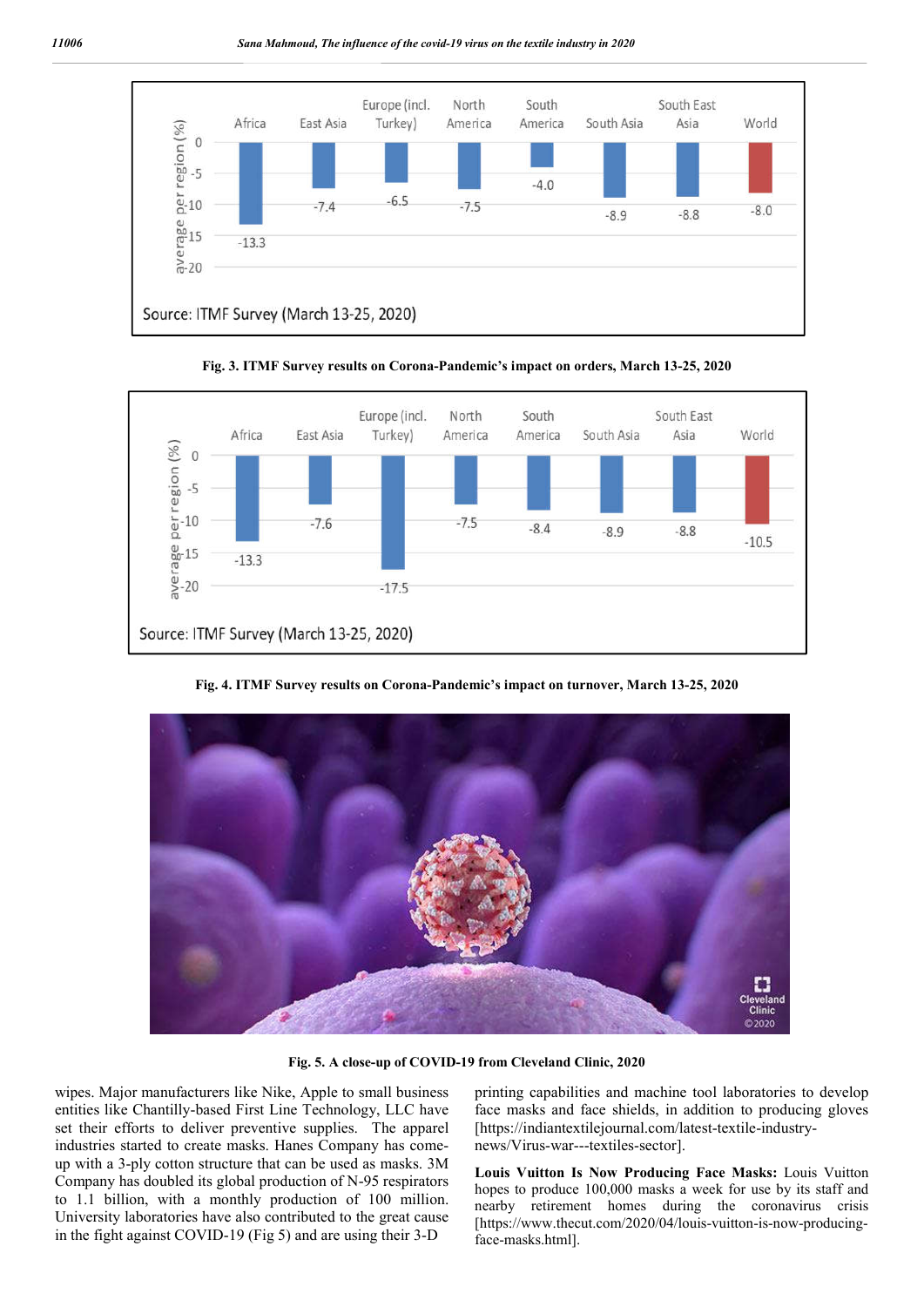

**Fig. 6. Louis Vuitton is producing masks. Photo: Courtesy Louis Vuitton**



**Fig. 7. PETA pushes for bans on wool, mohair and cashmere / Photo is a courtesy of PETA**



**Fig. 8. Manufacturing Purchasing Managers Index, March 2020 / Courtesy of National Bureau of Statistics of China**

Many major Luxury brands have turned their factories to production facilities to produce masks to help in the fight for COVID-19. Louis Vuitton has reopened 12 of its 16 leather goods production sites in the country with the aim of producing hundreds of thousands of masks for its staff and nearby retirement homes. Michael Burke, chairman and chief executive officer of Louis Vuitton, visited the Sainte-Florence workshop in the Vendée department in the west of France and reported that 115 out of 896 employees were back at work to produce disposable and recyclable masks [https://wwd.com/fashion-news/designerluxury/louis-vuitton-reopens-french-leather-goods-productionsites-to-make-masks-in-coronavirus-fight-1203557187/].

**PETA buys stock in Ralph Lauren, Urban Outfitters and Others:** Animal rights group PETA has taken advantage of the COVID-19 stock market recession and has purchased stock in nearly two dozen fashion companies, including Ralph Lauren, Urban Outfitters and Guess. This strategic action was taken by the organization to be able to have influential decisions made by clothing companies. PETA frequently purchases the minimum number of shares necessary to attend annual meetings, liaise with shareholders, and persuade management decisions. PETA confirmed that its decision to purchase stock in Ralph Lauren, Urban Outfitters and Guess was motivated by its goal to put an end to the use of wool, mohair and cashmere in clothing products [https://fashionunited.uk/news/ fashion/peta-buys-stock-in-ralph-lauren-urban-outfitters-andothers/2020040848397].

**China Factory Index Hits Record Low on Coronavirus:**  Manufacturing activity in China plunged in February 2020 as the coronavirus became a major crisis. The manufacturing purchasing managers' index, one of the first official economic indicators published since the coronavirus outbreak, fell to 35.7 in February 2020, an all-time low and down from 50 in January 2020 [16]. China's National Bureau of Statistics announced that the figure below 50 indicates a contraction in activity compared with the previous month, as judged by the managers who fill in the PMI survey. In March 2020, China's manufacturing PMI was 52.0 percent, up by 16.3 percentage points from last month. In terms of enterprise scale, the PMI of large, medium and small enterprises was 52.6, 51.5 and 50.9 percent respectively, 16.3, 16.0 and 16.8 percentage points higher than that of last month. According to the classification index, the five sub-indices composing PMI, the production index, new orders index and employment index were all above the threshold, while main raw materials inventory index and supplier distribution time index stayed below the threshold (Fig 8).

#### **Conclusion**

Coronavirus disease 2019 (COVID-19) is an infectious disease caused by severe acute respiratory system. The disease was first identified in December 2019 in Wuhan the capital of China's Hubei province, and has spread globally, resulting in the ongoing 2019-20 coronavirus pandemic. The Common symptoms include fever, cough and shortness of breath. Other symptoms may include fatigue, muscle pain, diarrhea, sore throat, loss of smell and abdominal pain. While the majority of cases result in mild symptoms, some progress to multi-organ failure that may cause death. As of April 7, 2020, more than 1.35 million cases have been reported in more than 200 countries and territories, resulting in more than 74,800 deaths, however, more than 285,000 people have recovered. As the world economy is suffering tremendously, the Textile Industry has felt the pain as well as the retail market. The shutdown of factories has stopped production as workers were not able to report to work. The spreading of COVID-19 had direct impact on the global textile industry as Amy Wang, the general manager of Advance Denim in China said that there will be a need to introduce new material such as bio-antibacterial and environmentally safe denim fabrics. Bangladesh Garment Manufacturers and Exporters Association (BGMEA) reported that more than one thousand RMG factories had received order cancellation or shipment delay notices from the buyers for export orders worth almost US\$3 billion. It is affecting more than 1.44 million workers.